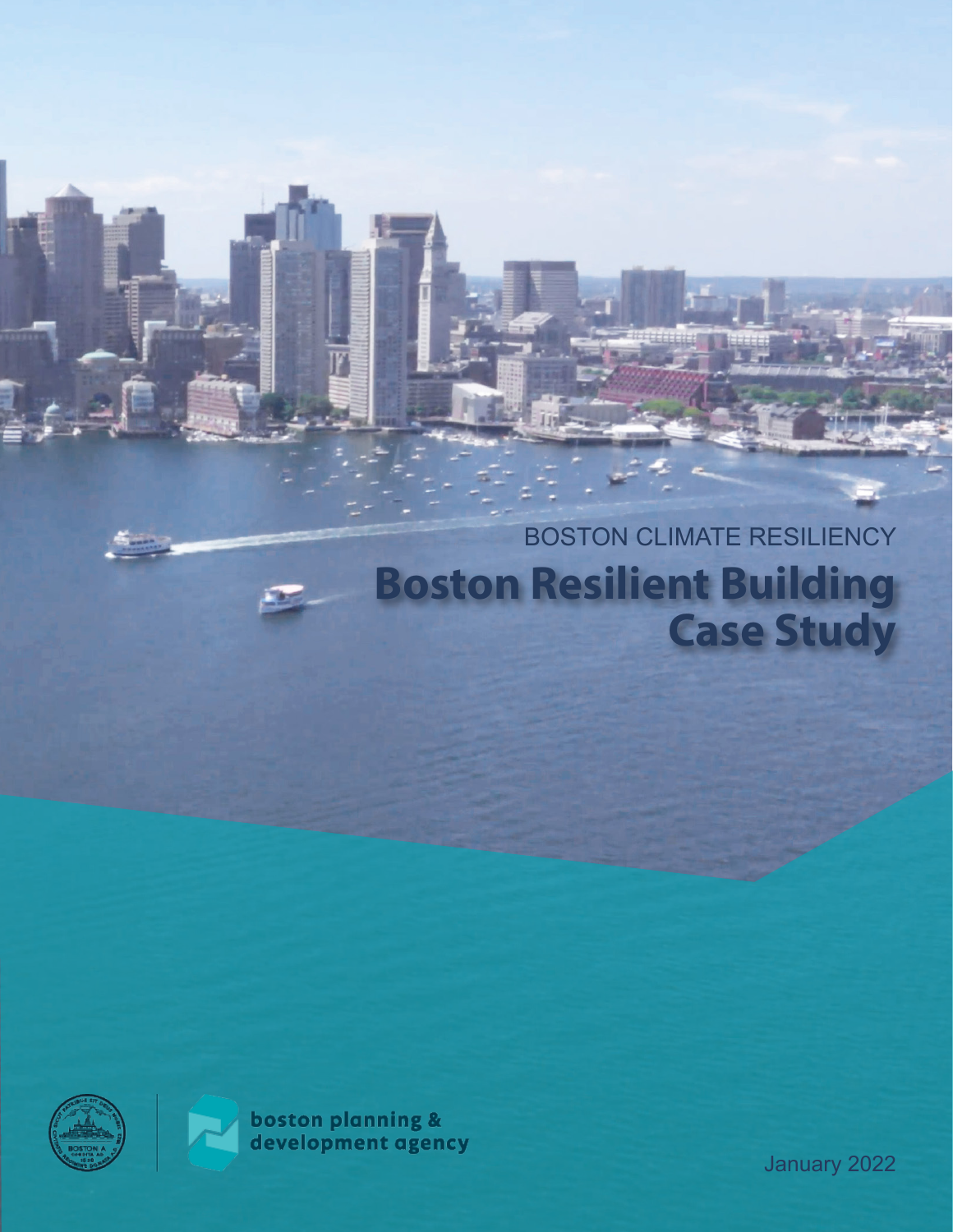### **Team:**

Architect: DREAM Collaborative MEP Engineer: Petersen Engineering Inc.



**RESILIENCY** 

F

Bartlett Station Drive, Roxbury

# **RESIDENTIAL**

SUSTAINABILITY

Extreme Temps

Green Building, Carbon Reduction[, LEED](https://bpda.box.com/s/6igdytk411a6oujl7ituidbs0njsitro)